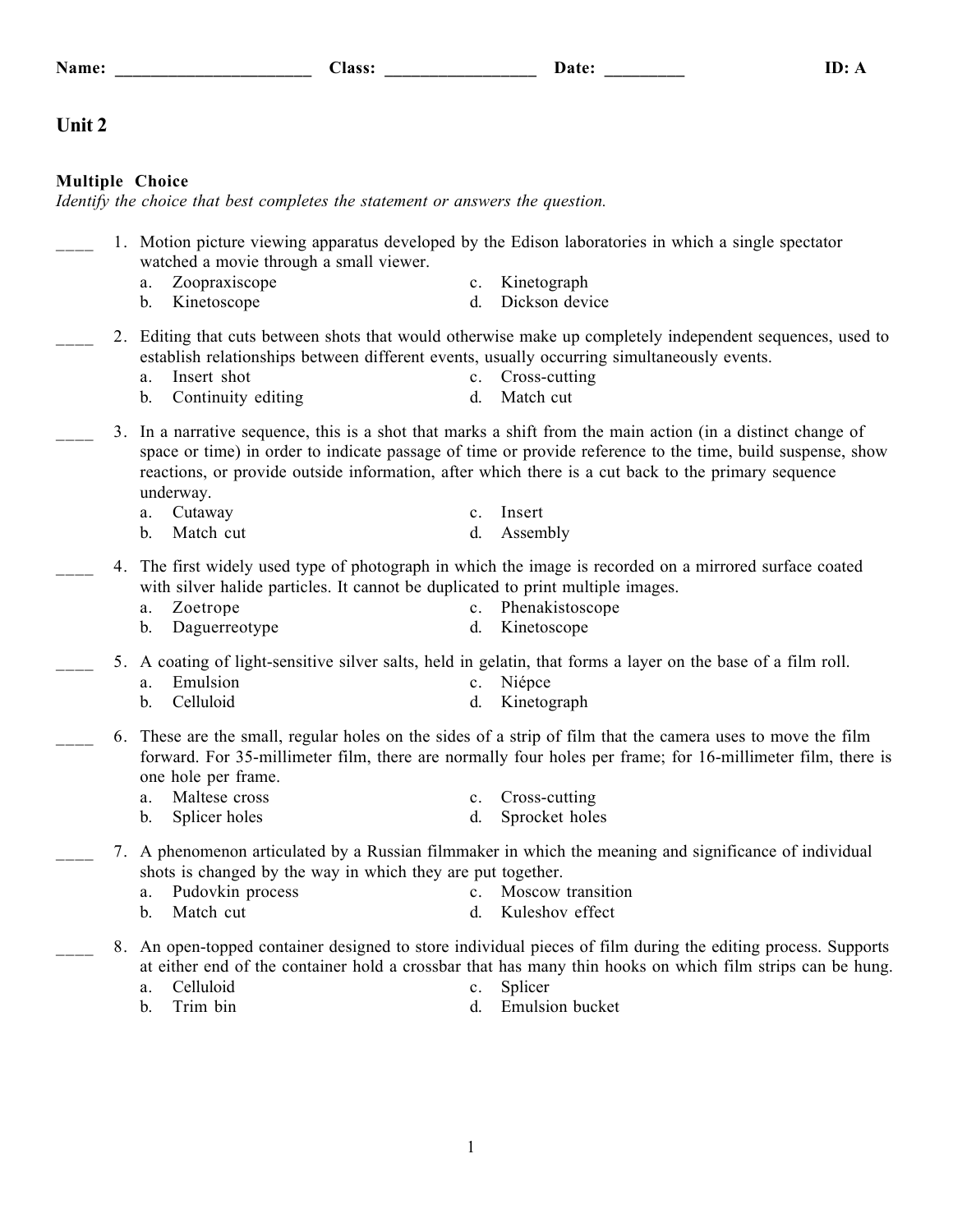**Name: \_\_\_\_\_\_\_\_\_\_\_\_\_\_\_\_\_\_\_\_\_\_ ID: A**

\_\_\_\_ 9. The phenomenon through which a viewer perceives real motion when observing a series of rapidly projected still images that are changing in small increments. Although each individual motion picture frame is a separate image and nothing is actually moving on the screen, the visual system of the eyes and brain allows viewers to perceive an image that is continuous and moving. a. Magic eye c. Zoetrope b. Motion picture language d. Short-range apparent motion \_\_\_\_ 10. In contemporary filmmaking, motion picture editing systems in which shots can be edited into sequences by cutting, pasting, and arranging the footage freely. a. Linear editing c. Non-linear editing b. Kinetoscope d. Cross-cutting \_\_\_\_ 11. A shot that is taken at the opposite angle from the shot immediately previous to it. The -angle shot is commonly used in dialogue sequences, to depict movement of characters from one distinct space to another, and to accentuate perspectives of characters in action sequences. a. Reverse c. Crane b. Insert d. Continuity \_\_\_\_ 12. Editing table featuring flat plates for horizontal running of picture, multiple sound reels, and a viewer. a. Flat-bed editing table c. Splicer b. Moviola d. Non-linear editing console \_\_\_\_ 13. A shot of a detail of a scene (such as a close-up of a letter or page being read by a character or a knife in a character's hand) which is later inserted into the sequence during editing. a. Push-out c. Cross-cutting b. Insert shot d. Hand-held shot 14. A covering of part of the frame to block light for emphasis or introduction of another image. This includes paintings which are created to enhance the setting of a film through illusionistic techniques. a. Sprocket c. Matte b. Lens cover d. Eyepatch \_\_\_\_ 15. Flexible, sturdy substance typically made of cellulose acetate or polyester, used in the film roll; when looking at undeveloped film, it is the shiny side. a. Base c. Zoopraxiscope b. Daguerreotype d. Silver salts

## **Completion**

*Complete each statement.*

\_\_\_\_\_\_\_\_\_\_\_\_\_\_\_\_\_\_\_\_.

- 16. Motion picture apparatus developed by Louis and Auguste Lumière which served as a camera, projector, and developer: \_\_\_\_\_\_\_\_\_\_\_\_\_\_\_\_\_\_\_\_\_\_\_\_\_.
- 17. Cinematography in which the images are recorded by a sensor as binary information (a series of zeroes and ones) that does not change from generation to generation: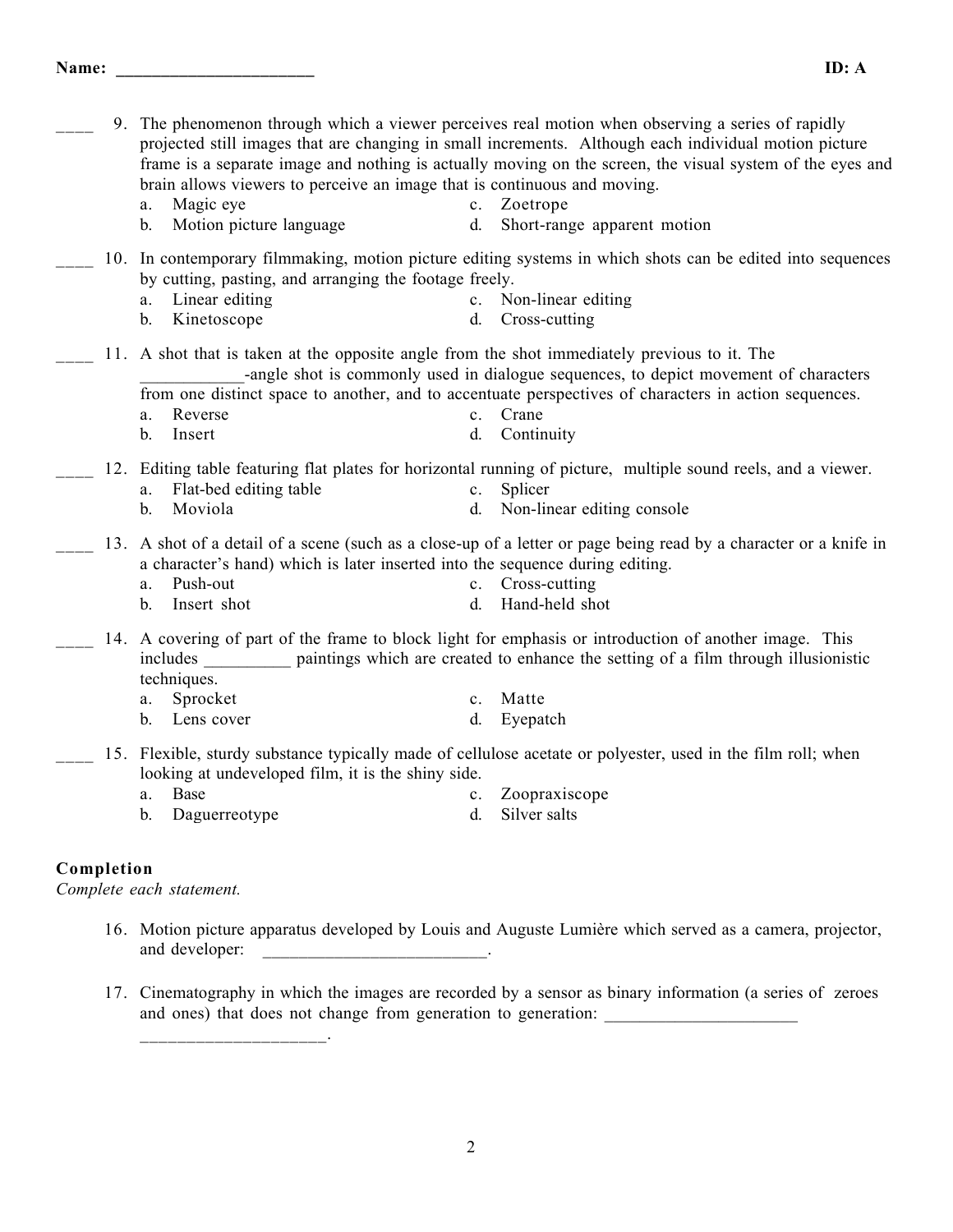- 18. The \_\_\_\_\_\_\_\_\_\_\_\_\_\_\_\_\_\_ \_\_\_\_\_\_\_\_\_\_\_\_\_\_\_\_\_\_ is the last edited version of a motion picture that will not undergo more cutting. At this point, composed music can be recorded to match the finalized sequences and the final sound mix is completed. This term is also used to designate the right of directors or producers to retain control over the state of the final, released version of a movie.
- 19. The is an advanced edit of a motion picture that has completed the precisely selected arrangement of sequences and construction of the motion picture in order to move towards absolutely final editing decisions and approval to not make any more picture edits.
- 20. Following the initial assembly of the footage, the \_\_\_\_\_\_\_\_\_\_\_\_\_\_\_\_\_\_ \_\_\_\_\_\_\_\_\_\_\_\_\_\_\_\_\_\_ is an edited version of a motion picture that constructs the general story line and establishes the basic sequences. However, it is not yet finely or precisely edited, and significant improvements on the editing of the film are still expected.
- 21. In editing, the \_\_\_\_\_\_\_\_\_\_\_\_\_\_\_\_\_\_\_\_\_\_\_\_\_ is created by initial selection and arrangement of usable footage into sequences that approximate the expected cut of the motion picture.
- 22. The \_\_\_\_\_\_\_\_\_\_\_\_\_\_\_\_\_\_\_\_\_\_\_\_\_\_\_\_\_\_\_\_ is an invisible line perceived between the eye of a person and what is being seen by that person. An \_\_\_\_\_\_\_\_\_\_\_\_\_ match cut is an edit in which spatial logic dictates that the position of the eyes of a character in one shot matches the subject being perceived in another shot, including looks between characters.
- 23. The \_\_\_\_\_\_\_\_\_\_\_\_\_\_\_\_\_\_\_\_\_ is a device used for cutting and attaching individual pieces of film. There are different models of this instrument, including ones that work with cement adhesive and others with tape.
- 24. An shot clearly identifies the location of a scene, usually shown as the first shot of a sequence after a change in location.
- 25. The standard size gauge of film stock, measured in millimeters, which contains four perforations on either side of the rectangular frame:
- 26. The \_\_\_\_\_\_\_\_\_\_\_\_\_\_\_\_\_\_\_\_\_\_\_ is a mechanism that opens and closes to allow light to pass through the lens into the camera and onto the recording surface (such as celluloid film). In motion pictures, the \_\_\_\_\_\_\_\_\_ typically opens and closes twenty-four times per second.
- 27. In photography, a camera commonly produces a \_\_\_\_\_\_\_\_\_\_\_\_\_\_ of the recorded image from which prints can be made. In filmmaking, the process of printing from the original is complex and can include many steps to produce the prints that will be seen in theaters.
- 28. Image projection device that normally functioned through the use of a light source such as a candle, a lens, and transparent slides. The \_\_\_\_\_\_\_\_\_\_\_\_\_\_\_\_\_\_\_\_\_, essentially a precursor to the slide projector, could create dissolves between images and simulate movement on the screen by passing superimposed slides across each other.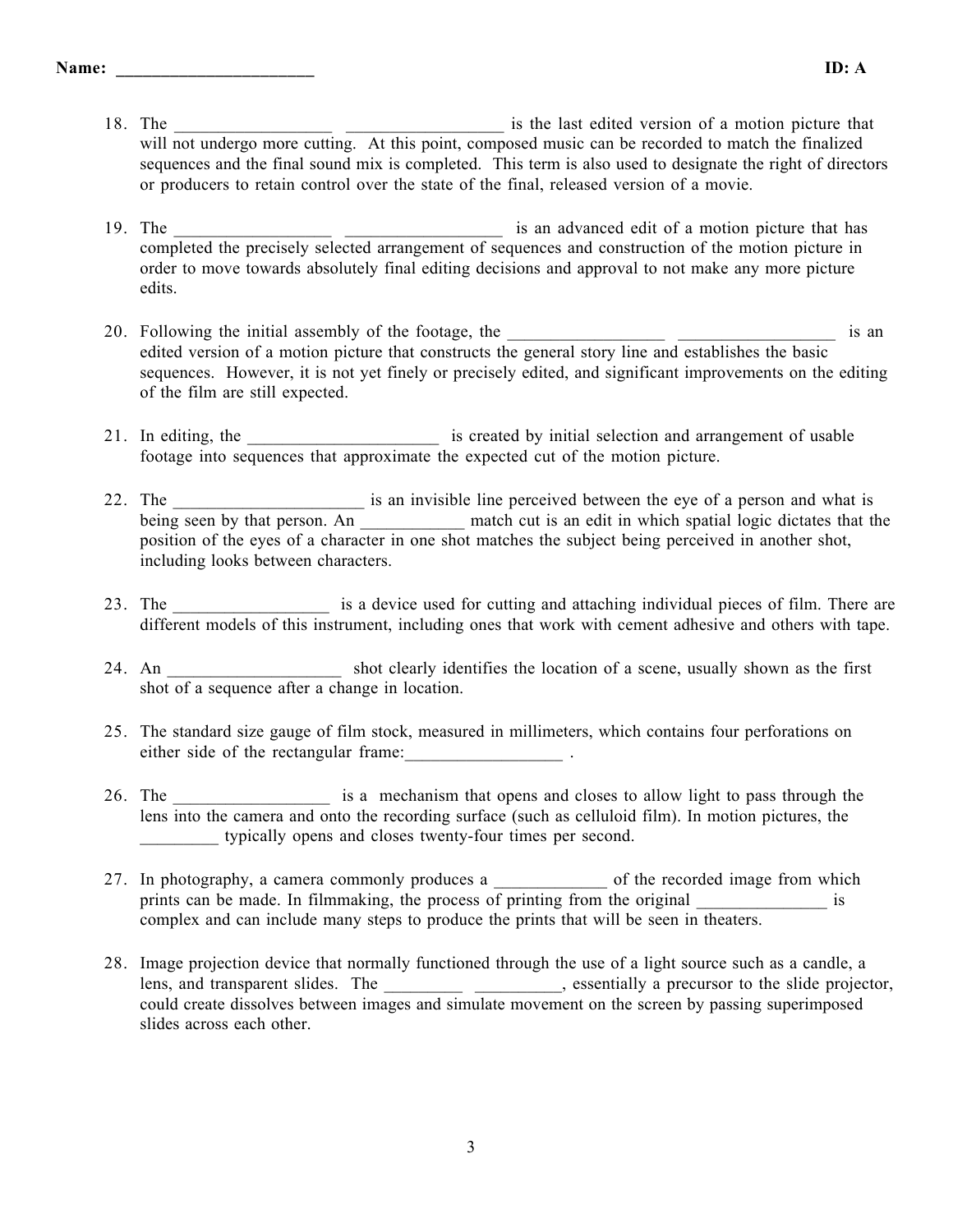- 29. A  $\blacksquare$  is a device affixed to or mounted on a camera that admits light and generally allows for control of focus or exposure.
- 30. The transparent, flexible material—at first cellulose nitrate and later cellulose acetate—used as a base for photographic film:

## **Essay**

Answer questions completely to receive full credit. Remember to:.

- Be specific! Use appropriate terms to be clear in your discussion.
- Use examples to support your argument.

- If appropriate, use personal perspective - your own observations and experiences - to illustrate your responses.

- If allowed by instructor, employ drawings or diagrams to support your argument.
- 31. Many people contributed to the technical development of motion pictures. Select two of the following figures and, for each one, indicate and explain at least one distinct contribution to the invention of cinema: Nicéphore Niépce; W.K.L. Dickson; Eadward Muybridge; Louis Lumière; Emile Reynaud.
- 32. Many people contributed to the developments of motion picture language in the early years of the cinema. Select one of the following figures and indicate and explain at least one distinct contribution to motion picture communication: Georges Méliès; G.A. Smith; Alice Guy Blaché; Edwin S. Porter.